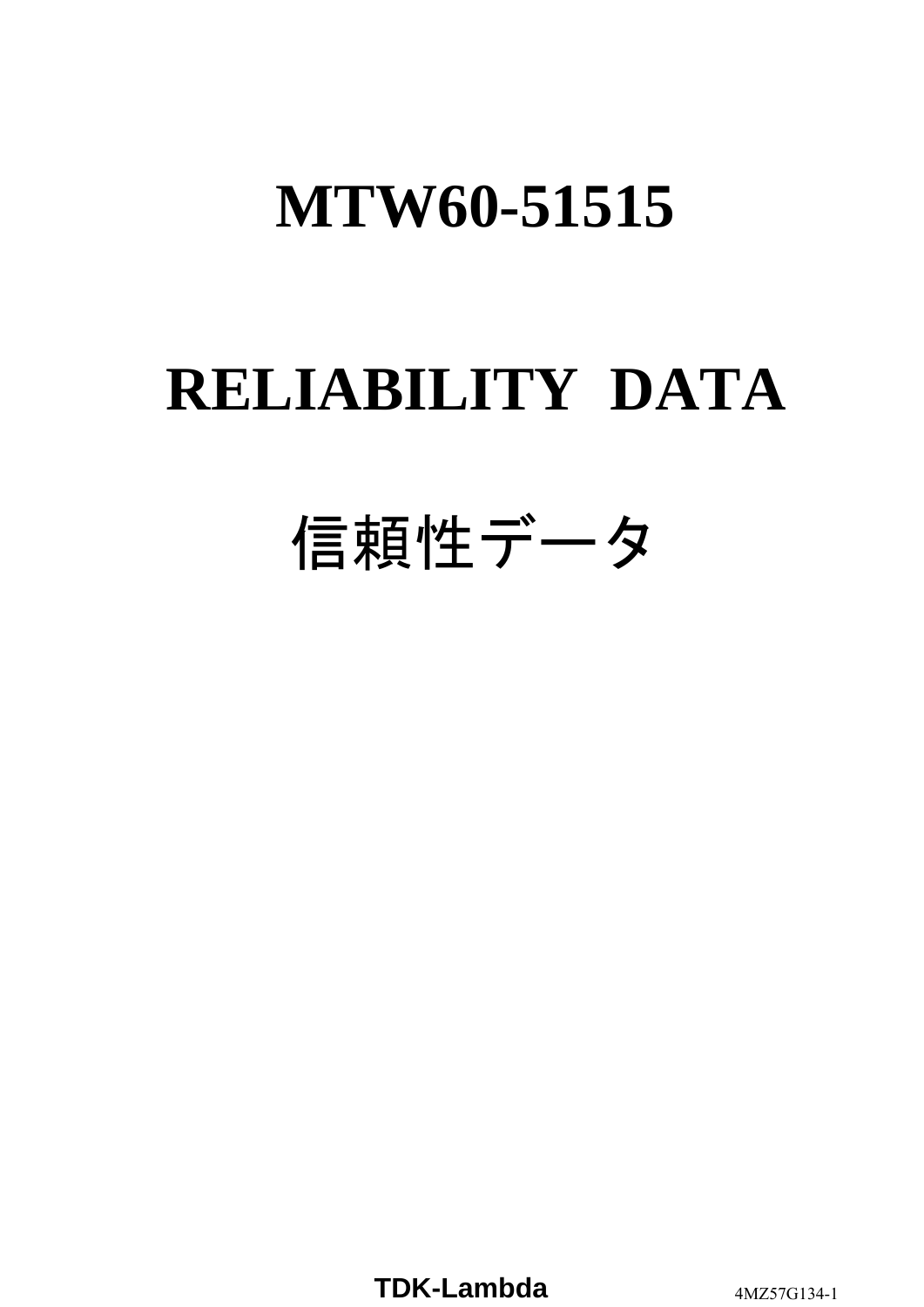# **I N D E X**

#### **PAGE**

| 2. 部品ディレーティング Components Derating ……………………………………… R-2 ~4                                |
|-----------------------------------------------------------------------------------------|
| 3. 主要部品温度上昇值 Main Components Temperature Rise △T List ························· R-5     |
| 4. 電解コンデンサ推定寿命計算値 Electrolytic Capacitor Lifetime ······························ R-6~10 |
| 5. アブノーマル試験 Abnormal Test ……………………………………………… R-11 ~12                                   |
| 6. 振動試験 Vibration Test ………………………………………………………… R-13                                      |
| 7. ノイズシミュレート試験 Noise Simulate Test …………………………………… R-14                                  |

※ 試験結果は、代表データでありますが、全ての製品はほぼ同等な特性を示します。 従いまして、以下の結果は参考値とお考え願います。

Test results are typical data. Nevertheless the following results are considered to be reference data because all units have nearly the same characteristics.

# **TDK-Lambda**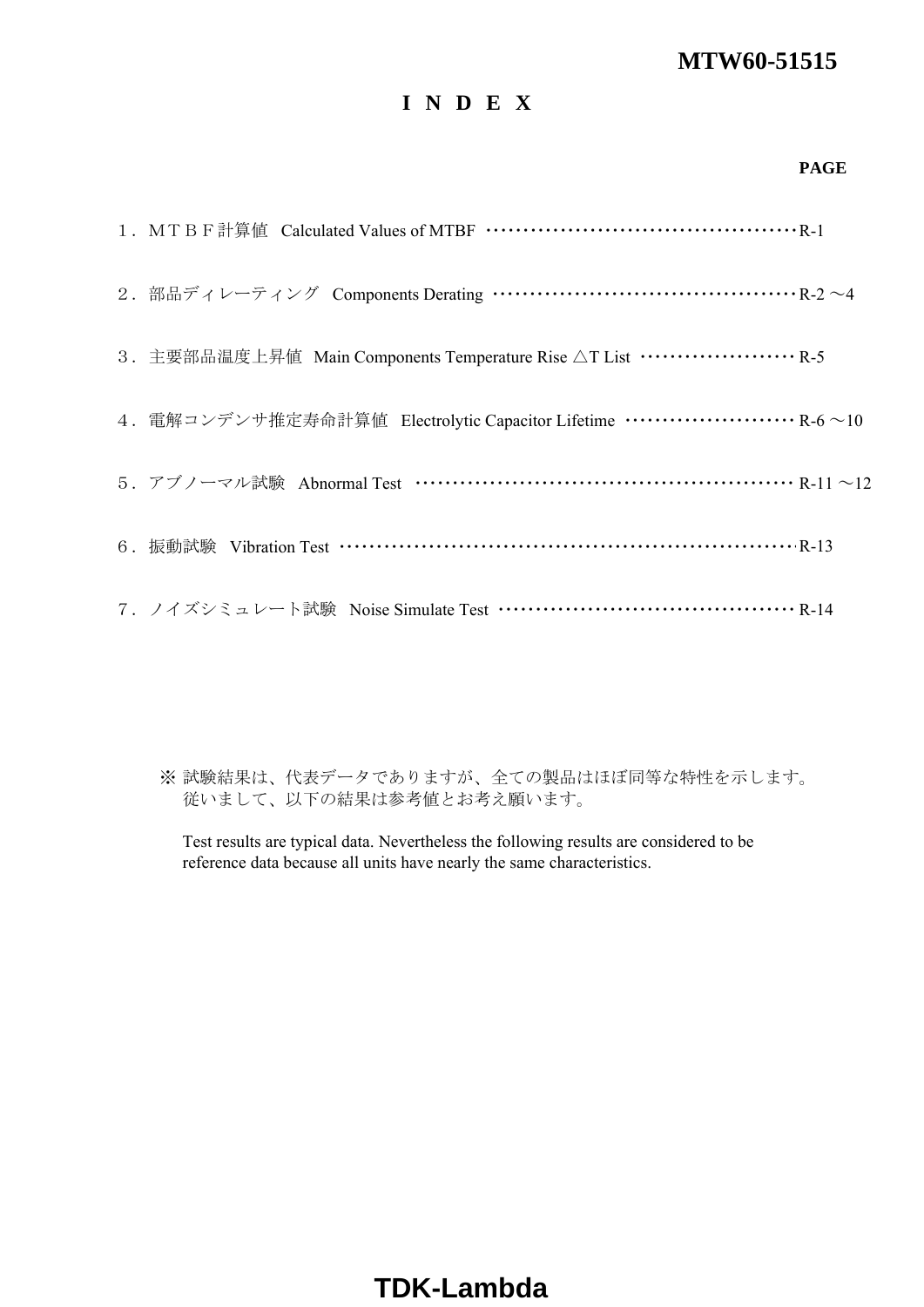### 1.**MTBF**計算値 **Calculated Values of MTBF**

#### **MODEL** : **MTW60-51515**

(1) 算出方法 Calculating Method

MIL-HDBK-217Fの部品ストレス解析法(\*1)で算出されています。 故障率 $\lambda_{\rm ss}$ は、それぞれの部品ごとに電気ストレスと動作温度によって決定されます。 Calculated based on parts stress reliability projection of MIL-HDBK-217F (\*1). Individual failure rate  $\lambda_{SS}$  is calculated by the electric stress and temperature rise of the each device.

> \*1: MIL-HDBK-217F "Reliability Prediction of Electronic Equipment" (MIL-HDBK-217F Notice 2 , 28,Feb.,1955 Issue)

```
<算出式>
```

$$
MTBF = \frac{1}{\lambda_{\text{equip}}} = \frac{1}{\sum_{i=1}^{m} N_i \cdot \lambda_{\text{SSI}}} \times 10^6 \quad \text{iff} \quad \text{[hours)}
$$
\n
$$
\lambda_{\text{SSI}} = \lambda_{\text{Gi}} \cdot \pi_{\text{Qi}} \cdot \pi_{\text{Si}} \cdot \pi_{\text{Ti}} \cdot \pi_{\text{Ei}}
$$

**MTW60-51515**

| $\lambda_{\text{equiv}}$ | : 全機器故障率(FITs) Total Equipment failure rate (FITs = Failures in 10 <sup>6</sup> hours) |
|--------------------------|----------------------------------------------------------------------------------------|
| $\lambda_{\rm Gi}$       | :i番目の部品に対する基礎故障率 Generic failure rate for the ith device                               |
| $\pi_{Qi}$               | :i番目の部品に対する品質ファクタ Quality factor for the ith device                                    |
| $\pi_{\text{Si}}$        | :i番目の部品に対するストレスファクタ Stress factor for the ith device                                   |
| $\pi_{Ti}$               | :i番目の部品に対する温度ファクタ Temperature factor for the ith device                                |
| $\pi_{\rm E}$            | :i番目の部品に対する環境ファクタ Environmental factor for the ith device                              |
| m                        | : 異なる部品の数 Number of different device types                                             |
| $N_i$                    | :i番目の部品の個数 Quantity of ith device type                                                 |
|                          |                                                                                        |

#### (2) **MTBF**値 **MTBF Values**

条件 Conditions :

 $Ta = 50^{\circ}C$ 

 $G_F$  : 地上、固定 (Ground, Fixed) = 57,559 時間 (Hours)

 $G_B$  : 地上、温和 (Ground, Benign = 277,788 時間 (Hours)

Note : 電解コンデンサの寿命は、MTBF計算に含まれません。

Life expectancy of electrolytic capacitor are not included in MTBF calculation.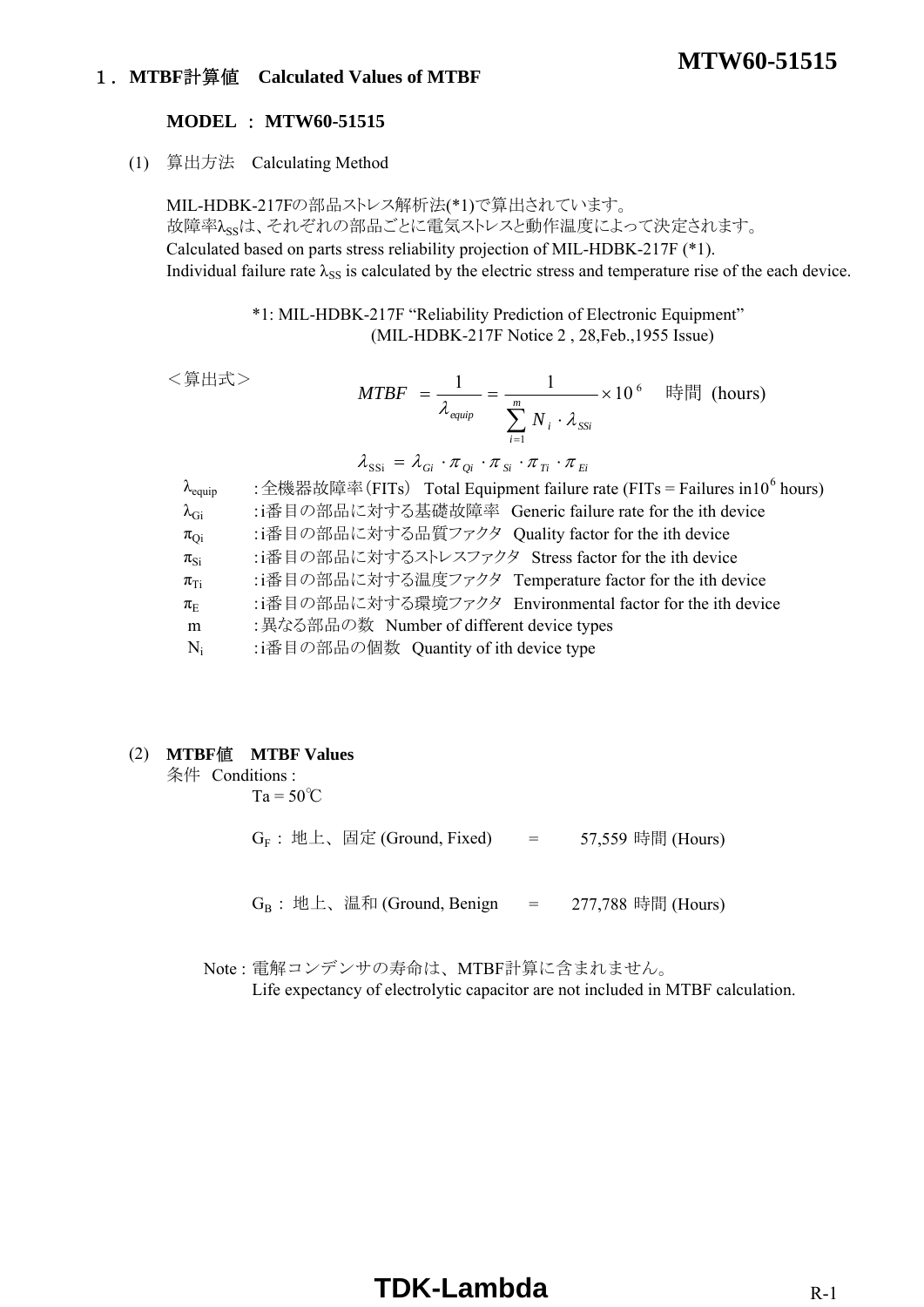# **MTW60-51515** 2.部品ディレーティング **Components Derating**

#### **MODEL** : **MTW60-51515**

#### **(1)** 算出方法 **Calculating Method**

(a) 測定方法 Measuring method

| · 取付方法                   | :標準取付:A          |                      | 周囲温度  |                     | $:50^{\circ}$ C |  |
|--------------------------|------------------|----------------------|-------|---------------------|-----------------|--|
| Mounting method          |                  | Standard mounting: A |       | Ambient temperature |                 |  |
| ・入力電圧                    | $: 100, 240$ VAC |                      |       |                     |                 |  |
| Input voltage            |                  |                      |       |                     |                 |  |
| ・出力電圧、電流                 |                  |                      |       |                     |                 |  |
| Output voltage & current |                  | 出力                   | V1    | V2                  | V3              |  |
|                          |                  | 負荷                   | $+5V$ | $+15V$              | $+15V$          |  |
|                          |                  | $I_0 = 100\%$        | 5.0A  | 2.0A                | 0.5A            |  |
|                          |                  |                      |       |                     |                 |  |

#### (b) 半導体 Semiconductors

 ケース温度、消費電力、熱抵抗より使用状態の接合点温度を求め 最大定格、接合点温度との比較を求めました。

 Compared with maximum junction temperature and actual one which is calculated based on case temperature, power dissipation and thermal impedance.

(c) IC、抵抗、コンデンサ等 IC, Resistors, Capacitors, etc.

 周囲温度、使用状態、消費電力など、個々の値は設計基準内に入っています。 Ambient temperature, operating condition, power dissipation and so on are within derating criteria.

|  |  |  | (d) 熱抵抗算出方法 Calculating method of thermal impedance |  |
|--|--|--|-----------------------------------------------------|--|
|--|--|--|-----------------------------------------------------|--|

| $\theta$ j – c = $\frac{Tj(max) - Tc}{Pch(max)}$ | $\theta$ j – $a = \frac{Tj(max) - Ta'}{Pch(max)}$ |
|--------------------------------------------------|---------------------------------------------------|
|                                                  |                                                   |

Tc :ディレーティングの始まるケース温度 一般に25℃ Case Temperature at Start Point of Derating;25℃ in General

Ta' :ディレーティングの始まる周囲温度 一般に25℃ Ambient Temperature at Start Point of Derating;25℃ in General

- Pch(max) :最大チャネル損失 Maximum Channel Dissipation
- Tj(max) :最大接合点(チャネル)温度 (Tch(max)) Maximum Junction (channel) Temperature
- θi-c :接合点(チャネル)からケースまでの熱抵抗
- (θch-c) Thermal Impedance between Junction (channel) and Case
- θj-a :接合点(チャネル)から周囲までの熱抵抗
- (θch-a) Thermal Impedance between Junction (channel) and Ambient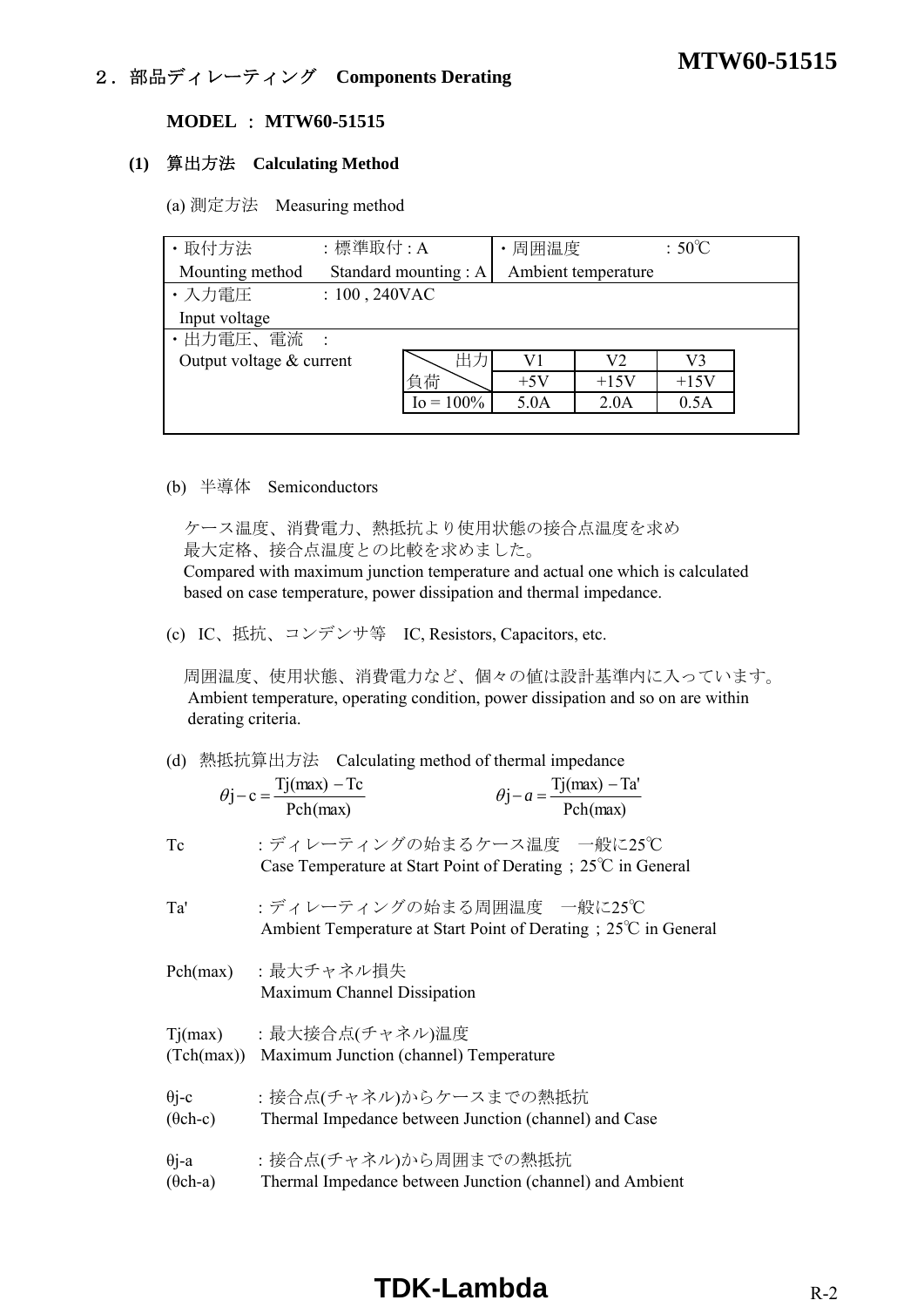# **(2)** 部品ディレーティング表 **Components Derating List**

| 部品番号<br>Location No. |                                                   | $Vin = 100VAC$ $Load = 100%$ | $Ta = 50^{\circ}C$ |
|----------------------|---------------------------------------------------|------------------------------|--------------------|
| Q1                   | Tch (max) = $150$ °C                              | $\theta$ ch-c = 3.125 °C/W   |                    |
| TK6A60D              | $Pch = 0.44 W$                                    | $\triangle$ Tc = 42.5 °C     | $Tc = 92.5$ °C     |
| <b>TOSHIBA</b>       | Tch = Tc + (( $\theta$ ch-c) × Pch) = 93.9 °C     |                              |                    |
|                      | D.F. = $62.6\%$                                   |                              |                    |
| Q2                   | Tch (max) = $150^{\circ}$ C                       | $\theta$ ch-c = 3.125 °C/W   |                    |
| TK6A60D              | $Pch = 1.14 W$                                    | $\angle$ Tc = 50.3 °C        | $Tc = 100.3$ °C    |
| <b>TOSHIBA</b>       | Tch = Tc + (( $\theta$ ch-c) × Pch) = 103.6 °C    |                              |                    |
|                      | $D.F. = 69.1 %$                                   |                              |                    |
| CR <sub>2</sub>      | Tj (max) = 150 °C                                 | $\theta$ j-c = 6.0 °C/W      |                    |
| <b>RS405M</b>        | $Pd = 1.53 W$                                     | $\angle$ Tc = 39.8 °C        | $Tc = 89.8 °C$     |
| <b>RECTRON</b>       | Tch = Tc + (( $\theta$ j-c) × Pd) = 99.0 °C       |                              |                    |
|                      | $D.F. = 66.0 %$                                   |                              |                    |
| CR51                 | Tj (max) = 175 °C                                 | $\theta$ j-c = 3.2 °C/W      |                    |
| STPS20H100CFP        | $Pd = 4.47 W$                                     | $\angle$ Tc = 71.5 °C        | $Tc = 121.5 °C$    |
| <b>STMICRO</b>       | $Tj = Tc + ((\theta j - c) \times Pd) = 135.8$ °C |                              |                    |
|                      | $D.F. = 77.6 %$                                   |                              |                    |
| CR53                 | Tj (max) = 150 °C                                 | $\theta$ j-c = 1.5 °C/W      |                    |
| <b>FCH20A15</b>      | $Pd = 1.80 W$                                     | $\angle$ Tc = 63.9 °C        | $Tc = 113.9$ °C    |
| <b>NIHON INTER</b>   | $Tj = Tc + ((\theta j - c) \times Pd) = 116.6$ °C |                              |                    |
|                      | $D.F. = 77.7 \%$                                  |                              |                    |
| <b>CR55</b>          | Tj (max) = 150 °C                                 | $\theta$ j-c = 3.5 °C/W      |                    |
| YG911S3R             | $Pd = 0.52 W$                                     | $\triangle$ Tc = 59.3 °C     | $Tc = 109.3$ °C    |
| <b>FUJI ELECTRIC</b> | $Tj = Tc + ((\theta j - c) \times Pd) = 111.1$ °C |                              |                    |
|                      | $D.F. = 74.1 \%$                                  |                              |                    |
| IC <sub>1</sub>      | Tj (max) = 150 °C                                 | $\theta$ j-c = 5.3 °C/W      |                    |
| ICE3BS03LJG          | $Pd = 103$ mW                                     | $\angle$ Tc = 27.1 °C        | $Tc = 77.1$ °C     |
| <b>INFINEON</b>      | $Tj = Tc + ((\theta j - c) \times Pd) = 77.6$ °C  |                              |                    |
|                      | $D.F. = 51.8 \%$                                  |                              |                    |
| IC <sub>2</sub>      | Tch (max) = $125$ °C                              | $\theta$ ch-a = 1111.1 °C/W  |                    |
| <b>TLP785F</b>       | $Pd = 13.8$ mW                                    | $\angle$ Tc = 17.2 °C        | $Tc = 67.2$ °C     |
| <b>TOSHIBA</b>       | Tch = Tc + (( $\theta$ ch-a) × Pd) = 82.6 °C      |                              |                    |
| (LED)                | $D.F. = 66.1 %$                                   |                              |                    |
| IC <sub>2</sub>      | Tch (max) = $125$ °C                              | $\theta$ ch-a = 666.7 °C/W   |                    |
| <b>TLP785F</b>       | $Pc = 1.62$ mW                                    | $\triangle$ Tc = 17.2 °C     | $Tc = 67.2$ °C     |
| <b>TOSHIBA</b>       | Tch = Tc + (( $\theta$ ch-a) × Pc) = 68.3 °C      |                              |                    |
| (TRANSISTOR)         | $D.F. = 54.6 %$                                   |                              |                    |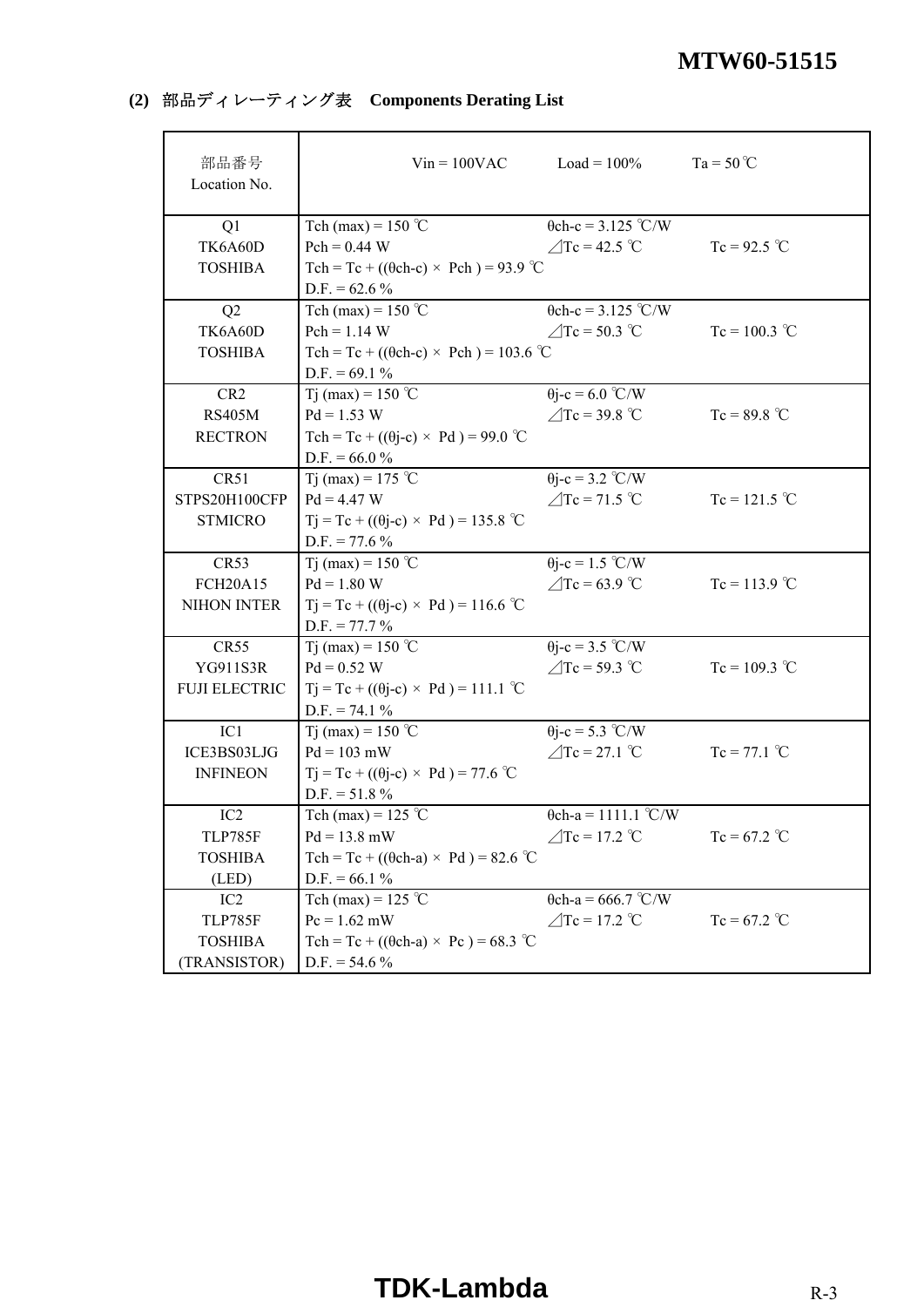| 部品番号<br>Location No. |                                                   | $V$ in = 240VAC $\qquad \qquad$ Load = 100% | $Ta = 50^{\circ}C$ |
|----------------------|---------------------------------------------------|---------------------------------------------|--------------------|
| Q1                   | Tch (max) = $150$ °C                              | $\theta$ ch-c = 3.125 °C/W                  |                    |
| TK6A60D              | $Pch = 1.31 W$                                    | $\angle$ Tc = 58.8 °C                       | $Tc = 108.8 °C$    |
| <b>TOSHIBA</b>       | Tch = Tc + (( $\theta$ ch-c) × Pch) = 112.9 °C    |                                             |                    |
|                      | $D.F. = 75.3 \%$                                  |                                             |                    |
| Q2                   | Tch (max) = $150$ °C                              | $\theta$ ch-c = 3.125 °C/W                  |                    |
| TK6A60D              | $Pch = 1.33 W$                                    | $\angle$ Tc = 63.1 °C                       | $Tc = 113.1$ °C    |
| <b>TOSHIBA</b>       | Tch = Tc + (( $\theta$ ch-c) × Pch) = 117.3 °C    |                                             |                    |
|                      | $D.F. = 78.2 \%$                                  |                                             |                    |
| CR <sub>2</sub>      | Tj (max) = 150 °C                                 | $\theta$ j-c = 6.0 °C/W                     |                    |
| <b>RS405M</b>        | $Pd = 0.81 W$                                     | $\angle$ Tc = 20.2 °C                       | $Tc = 70.2$ °C     |
| <b>RECTRON</b>       | Tch = Tc + (( $\theta$ j-c) × Pd) = 75.1 °C       |                                             |                    |
|                      | $D.F. = 50.0 %$                                   |                                             |                    |
| CR51                 | Tj (max) = 175 °C                                 | $\theta$ j-c = 3.2 °C/W                     |                    |
| STPS20H100CFP        | $Pd = 4.46 W$                                     | $\angle$ Tc = 71.4 °C                       | $Tc = 121.4$ °C    |
| <b>STMICRO</b>       | $Tj = Tc + ((\theta j - c) \times Pd) = 135.7$ °C |                                             |                    |
|                      | $D.F. = 77.5 \%$                                  |                                             |                    |
| CR53                 | T <sub>j</sub> (max) = 150 °C                     | $\theta$ j-c = 1.5 °C/W                     |                    |
| <b>FCH20A15</b>      | $Pd = 1.76 W$                                     | $\angle$ Tc = 63.6 °C                       | $Tc = 113.6 °C$    |
| NIHON INTER          | $Tj = Tc + ((\theta j - c) \times Pd) = 116.2$ °C |                                             |                    |
|                      | $D.F. = 77.5 \%$                                  |                                             |                    |
| <b>CR55</b>          | Tj (max) = 150 °C                                 | $\theta$ j-c = 3.5 °C/W                     |                    |
| YG911S3R             | $Pc = 0.53 W$                                     | $\triangle$ Tc = 58.5 °C                    | $Tc = 108.5 °C$    |
| <b>FUJI ELECTRIC</b> | $Tj = Tc + ((\theta j - c) \times Pc) = 110.4$ °C |                                             |                    |
|                      | $D.F. = 73.6 %$                                   |                                             |                    |
| IC1                  | Tj (max) = 150 °C                                 | $\theta$ j-c = 5.3 °C/W                     |                    |
| ICE3BS03LJG          | $Pd = 134$ mW                                     | $\angle$ Tc = 33.2 °C                       | $Tc = 83.2 °C$     |
| <b>INFINEON</b>      | $Tj = Tc + ((\theta j - c) \times Pd) = 83.9$ °C  |                                             |                    |
|                      | $D.F. = 55.9 \%$                                  |                                             |                    |
| IC2                  | Tch (max) = 125 $^{\circ}$ C                      | $\theta$ ch-a = 1111.1 °C/W                 |                    |
| TLP785F              | $Pd = 13.8$ mW                                    | $\angle$ Tc = 24.0 °C                       | $Tc = 74.0 °C$     |
| <b>TOSHIBA</b>       | Tch = Tc + (( $\theta$ ch-a) × Pd) = 89.4 °C      |                                             |                    |
| (LED)                | $D.F. = 71.5 \%$                                  |                                             |                    |
| IC <sub>2</sub>      | Tch (max) = 125 $^{\circ}$ C                      | $\theta$ ch-a = 666.7 °C/W                  |                    |
| <b>TLP785F</b>       | $Pc = 1.62$ mW                                    | $\angle$ Tc = 24.0 °C                       | $Tc = 74.0 °C$     |
| <b>TOSHIBA</b>       | Tch = Tc + (( $\theta$ ch-a) × Pc) = 75.1 °C      |                                             |                    |
| (TRANSISTOR)         | $D.F. = 60.1 %$                                   |                                             |                    |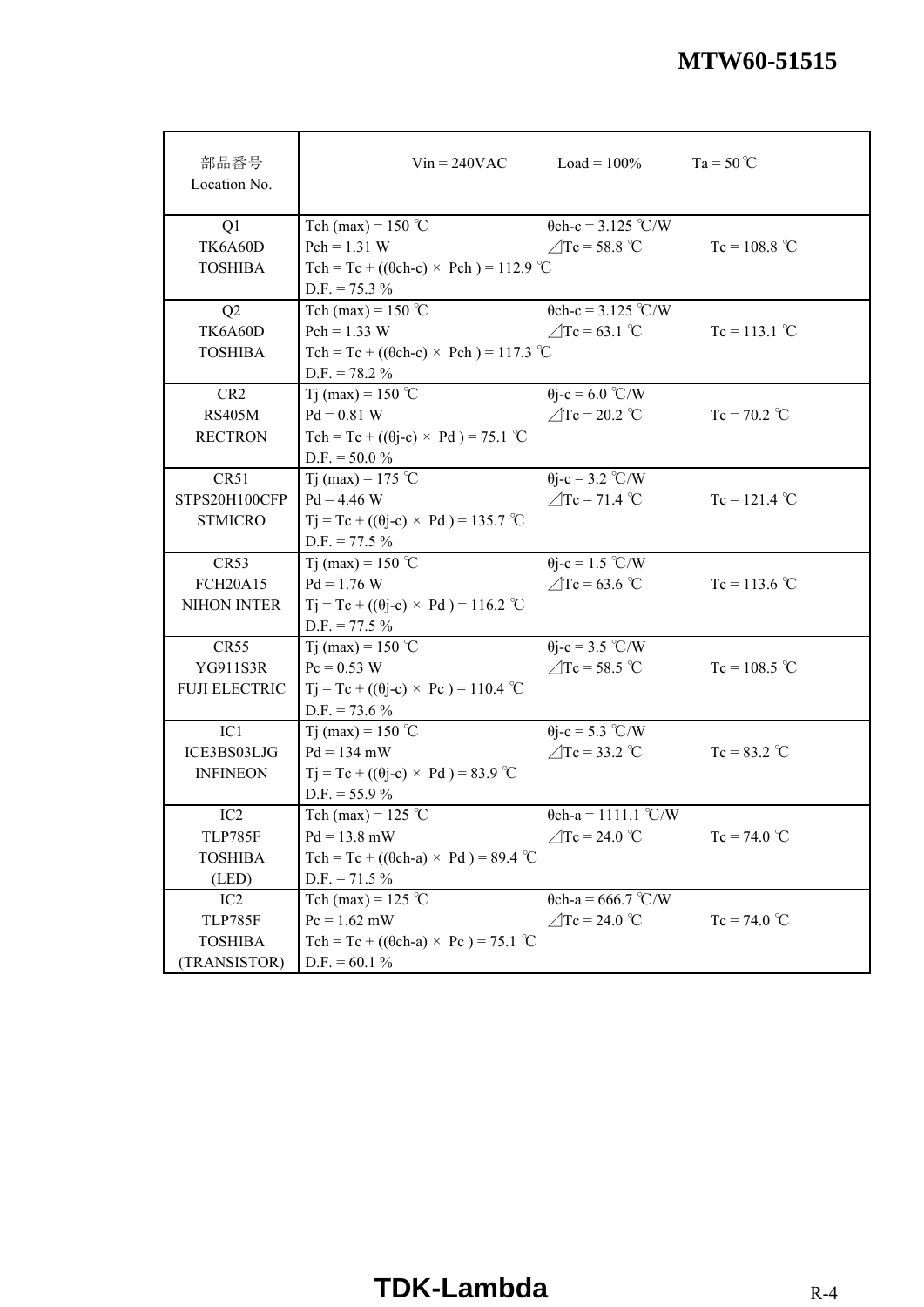# 3.主要部品温度上昇値 **Main Components Temperature Rise** △**T List**

# **MODEL** : **MTW60-51515**

# **(1)** 測定条件 **Measuring Conditions**

| 取付方法<br>Mounting Method<br>(標準取付:A)<br>(Standard Mounting: A) |          | 入力コネクター<br>Input Connector<br><u>a Anno nA</u> | 7777777   |
|---------------------------------------------------------------|----------|------------------------------------------------|-----------|
| 入力電圧 Vin<br>Input Voltage                                     |          | 100VAC                                         |           |
|                                                               | V1       | V2                                             | V3        |
| 出力電圧 Vo<br>Output Voltage                                     | $+5$ VDC | $+15$ VDC                                      | $-15$ VDC |
| 出力電流 Io (100%)<br><b>Output Current</b>                       | 5.0A     | 2.0A                                           | 0.5A      |

# **(2)** 測定結果 **Measuring Results**

|                 |                          |                | $\Delta T$ Temperature Rise (°C) |  |  |  |  |  |  |  |  |
|-----------------|--------------------------|----------------|----------------------------------|--|--|--|--|--|--|--|--|
|                 | 入力電圧 Input Voltage       | $Vin = 100VAC$ | $Vin = 240VAC$                   |  |  |  |  |  |  |  |  |
|                 | 周囲温度 Ambient temperature |                | $Ta = 50^{\circ}C$               |  |  |  |  |  |  |  |  |
| 部品番号            | 部品名                      | 取付方向           |                                  |  |  |  |  |  |  |  |  |
| Location No.    | Part name                | Mounting A     |                                  |  |  |  |  |  |  |  |  |
| Q1              | <b>MOS FET</b>           | 42.5           | 58.8                             |  |  |  |  |  |  |  |  |
| Q2              | <b>MOS FET</b>           | 50.3           | 63.1                             |  |  |  |  |  |  |  |  |
| CR <sub>2</sub> | <b>BRIDGE DIODE</b>      | 39.8           | 20.2                             |  |  |  |  |  |  |  |  |
| CR51            | <b>DIODE</b>             | 71.5           | 71.4                             |  |  |  |  |  |  |  |  |
| CR53            | <b>DIODE</b>             | 63.9           | 63.6                             |  |  |  |  |  |  |  |  |
| CR55            | <b>DIODE</b>             | 59.3           | 58.5                             |  |  |  |  |  |  |  |  |
| IC1             | IC                       | 27.1           | 33.2                             |  |  |  |  |  |  |  |  |
| IC2             | PHOTO COUPLER            | 17.2           | 24.0                             |  |  |  |  |  |  |  |  |
| IC <sub>3</sub> | IC                       | 27.3           | $\overline{27.8}$                |  |  |  |  |  |  |  |  |
| IC4             | PHOTO COUPLER            | 25.2           | 23.2                             |  |  |  |  |  |  |  |  |
| IC55            | IC                       | 76.9           | 75.6                             |  |  |  |  |  |  |  |  |
| T <sub>1</sub>  | <b>TRANS</b>             | 38.3           | 42.2                             |  |  |  |  |  |  |  |  |
| T <sub>2</sub>  | <b>TRANS</b>             | 47.5           | 49.2                             |  |  |  |  |  |  |  |  |
| L1              | <b>BALUN</b>             | 30.1           | 16.6                             |  |  |  |  |  |  |  |  |
| L51             | <b>CHOKE COIL</b>        | 29.0           | 29.3                             |  |  |  |  |  |  |  |  |
| C <sub>5</sub>  | E.CAP.                   | 17.8           | 14.7                             |  |  |  |  |  |  |  |  |
| C9              | E.CAP.                   | 22.6           | 32.2                             |  |  |  |  |  |  |  |  |
| C12             | E.CAP.                   | 19.0           | 18.1                             |  |  |  |  |  |  |  |  |
| C16             | E.CAP.                   | 32.5           | 35.8                             |  |  |  |  |  |  |  |  |
| C52             | E.CAP.                   | 41.1           | 40.4                             |  |  |  |  |  |  |  |  |
| C53             | E.CAP.                   | 35.7           | 35.5                             |  |  |  |  |  |  |  |  |
| C60             | E.CAP.                   | 41.3           | 41.8                             |  |  |  |  |  |  |  |  |
| C65             | E.CAP.                   | 44.0           | 43.5                             |  |  |  |  |  |  |  |  |
| C66             | E.CAP.                   | 44.5           | 44.3                             |  |  |  |  |  |  |  |  |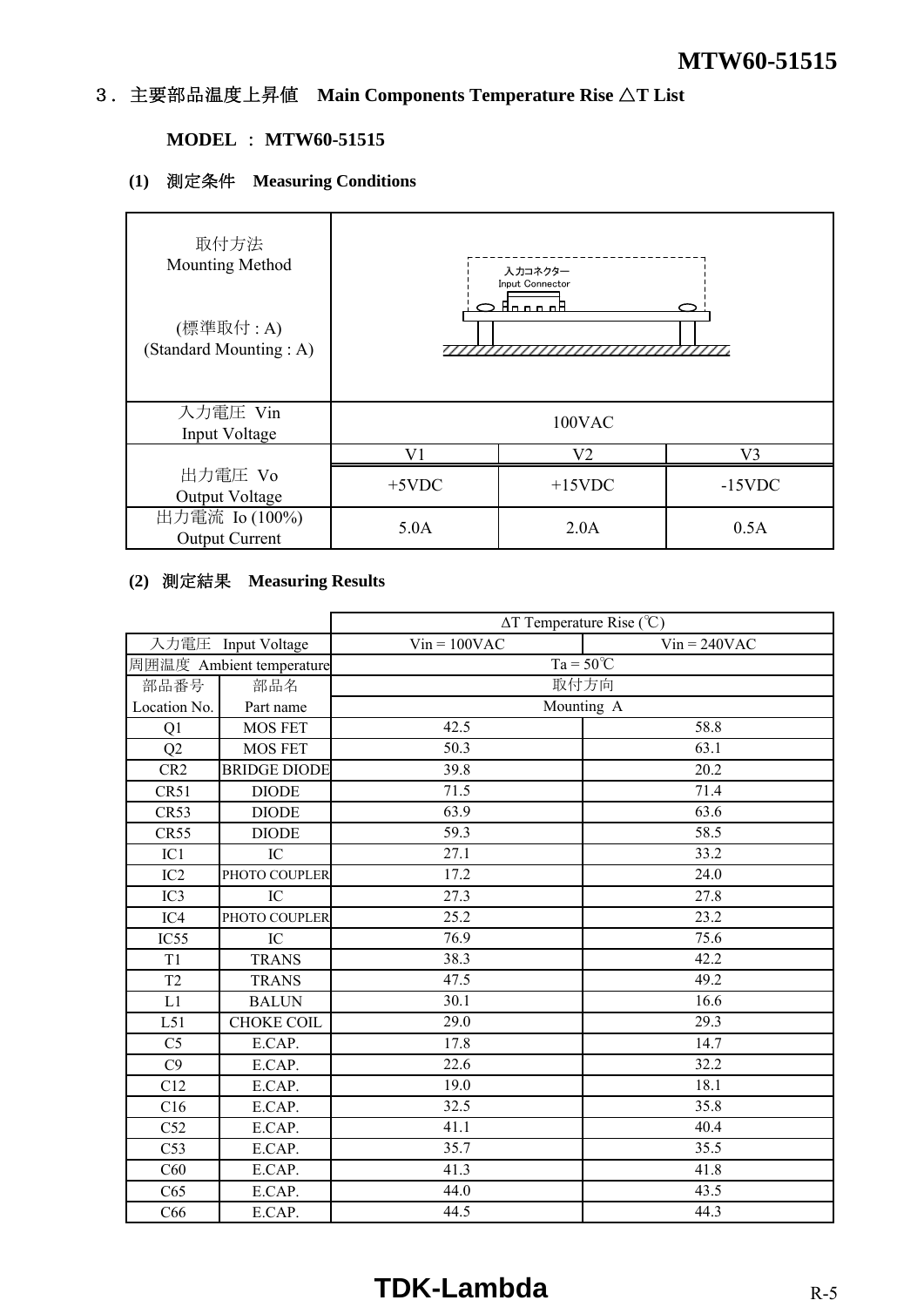## 4.電解コンデンサ推定寿命計算値 **Electrolytic Capacitor Lifetime**

#### **MODEL** : **MTW60-51515**

空冷条件 : 自然空冷 **Cooling condition : Convection cooling**

取付方向 A Conditions Mounting A Ta : 30℃ : 入力コネクター  $40^{\circ}$ C : - $50^{\circ}$ C :  $-\cdots$   $60^{\circ}$ C :  $- f_{\text{max}}$ 

 $Vin = 100VAC$ 



上記推定寿命は、弊社計算方法により算出した値であり、封口ゴムの劣化などの影響を含めておりません。 The lifetime is calculated based on our method and doesn't include the seal rubber degradation effect etc. 電解コンデンサの寿命は15年が上限となります。

The upper limit of the Electolytic Capacitors lifetime are 15 years.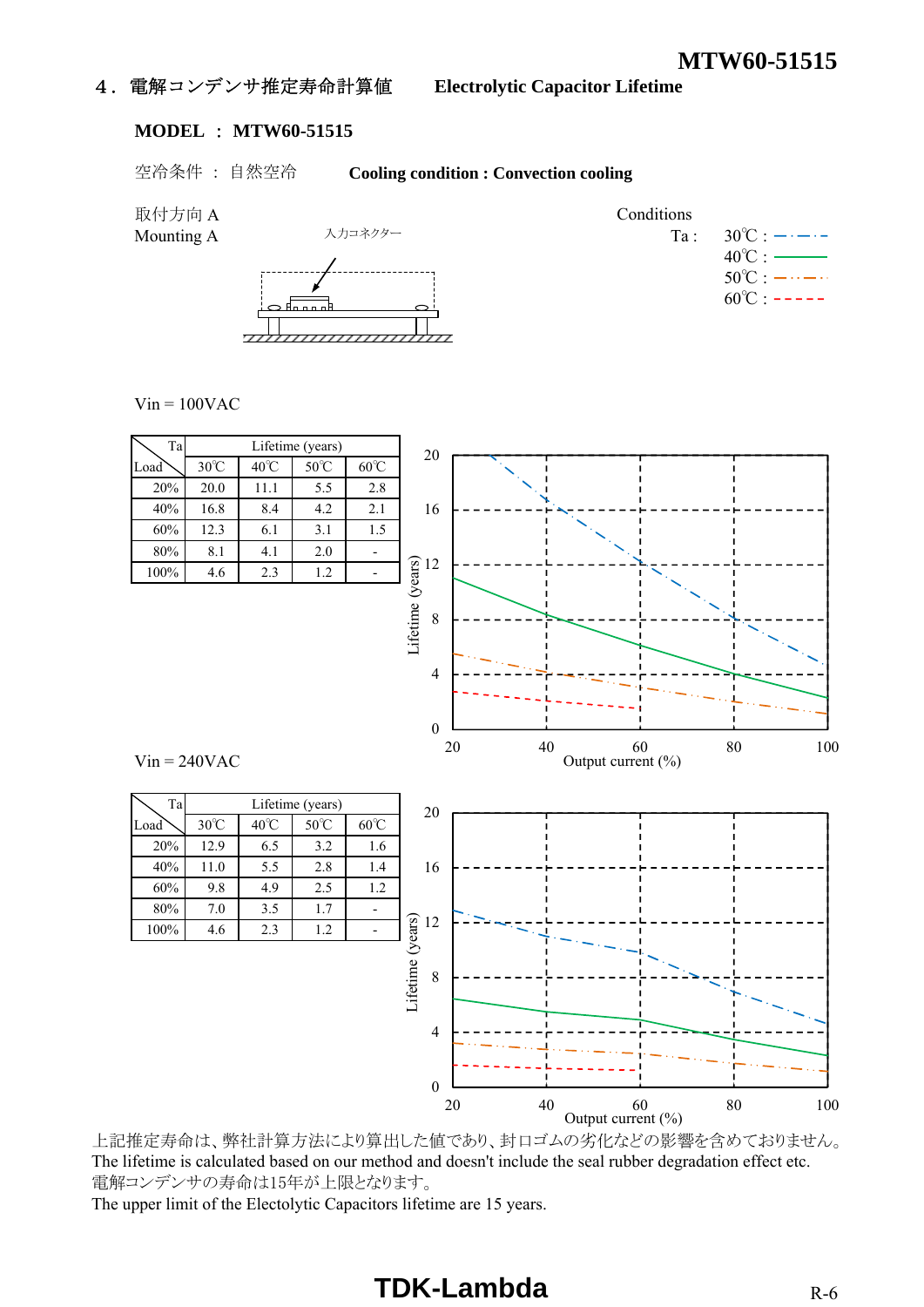#### **MODEL** : **MTW60-51515**

#### 空冷条件 : 自然空冷 **Cooling condition : Convection cooling**

取付方向 C Conditions



Mounting C  $\begin{array}{ccc} \n\mathbb{Z} & \downarrow \n\end{array}$   $\begin{array}{ccc} \n\mathbb{Z} & \downarrow \n\end{array}$   $\begin{array}{ccc} \n\mathbb{Z} & \downarrow \n\end{array}$  $40^{\circ}$ C :  $50^{\circ}$ C :  $-\cdots$   $\cdots$  $60^{\circ}$ C : -----

 $Vin = 100VAC$ 

 $Vin = 240VAC$ 

Ta Lifetime (years)

100% 7.0 3.5 1.7

| Ta   | Lifetime (years) |                        |     |     |  |  |  |  |  |  |  |  |  |  |
|------|------------------|------------------------|-----|-----|--|--|--|--|--|--|--|--|--|--|
| Load | $30^{\circ}$ C   | 40°C<br>$50^{\circ}$ C |     |     |  |  |  |  |  |  |  |  |  |  |
| 20%  | 20.0             | 11.9                   | 5.9 | 3.0 |  |  |  |  |  |  |  |  |  |  |
| 40%  | 20.0             | 10.2                   | 5.1 | 2.6 |  |  |  |  |  |  |  |  |  |  |
| 60%  | 15.5             | 7.8                    | 3.9 | 1.9 |  |  |  |  |  |  |  |  |  |  |
| 80%  | 10.3             | 5.2                    | 2.6 |     |  |  |  |  |  |  |  |  |  |  |
| 100% | 7.3              | 3.7                    | 1.8 |     |  |  |  |  |  |  |  |  |  |  |



20 40 60 80 100

Output current  $(\% )$ 

上記推定寿命は、弊社計算方法により算出した値であり、封口ゴムの劣化などの影響を含めておりません。 The lifetime is calculated based on our method and doesn't include the seal rubber degradation effect etc. 電解コンデンサの寿命は15年が上限となります。 The upper limit of the Electolytic Capacitors lifetime are 15 years.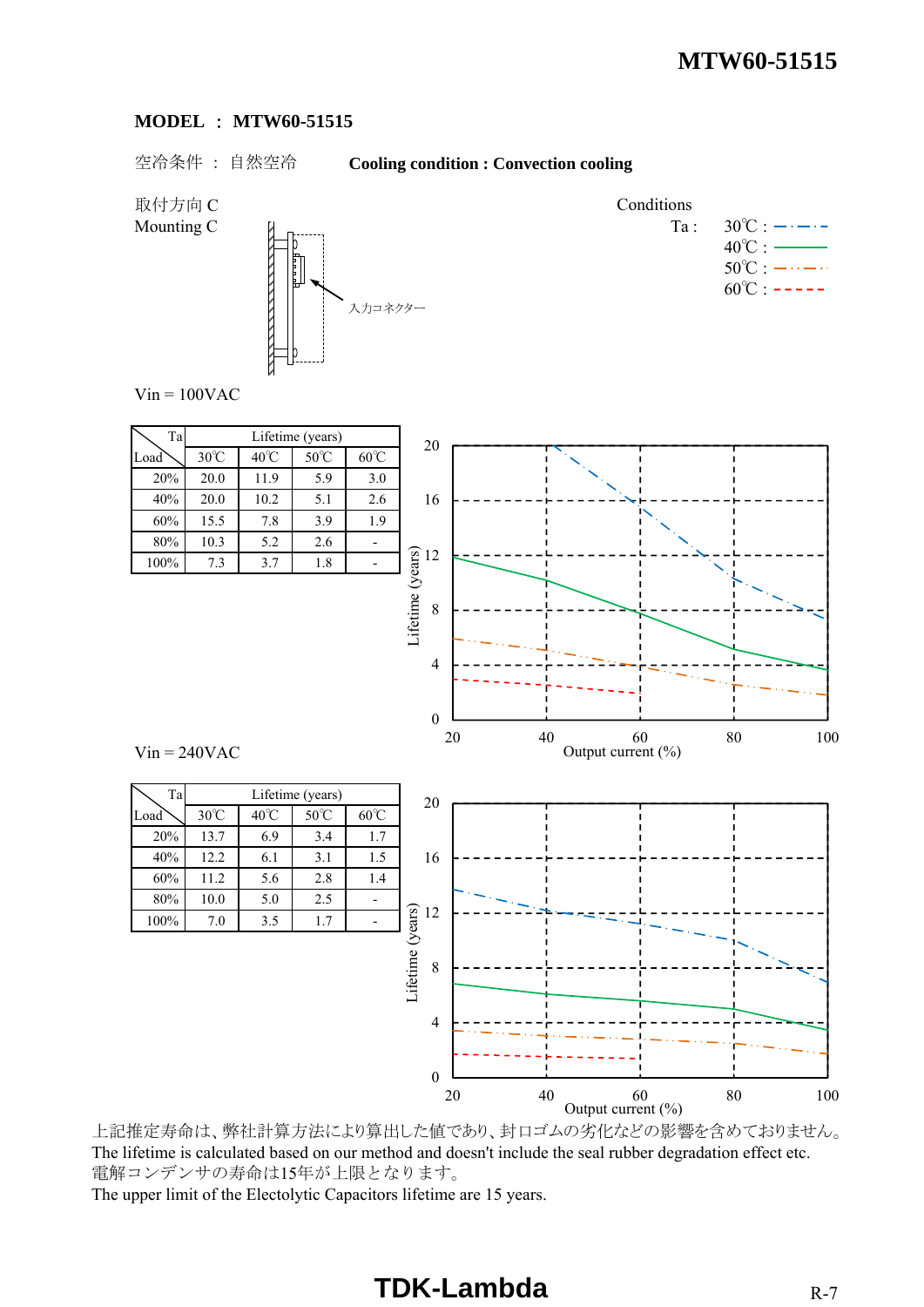#### **MODEL** : **MTW60-51515**

空冷条件 : 自然空冷 **Cooling condition : Convection cooling**

取付方向 D Conditions Mounting D  $\begin{array}{ccc}\n\vdots & \vdots & \vdots & \vdots \\
\downarrow & & \downarrow & \downarrow \\
\downarrow & & & \downarrow & \downarrow \\
\downarrow & & & \downarrow & \downarrow \\
\downarrow & & & & \downarrow & \downarrow \\
\downarrow & & & & \downarrow & \downarrow \\
\downarrow & & & & \downarrow & \downarrow \\
\downarrow & & & & \downarrow & \downarrow \\
\downarrow & & & & \downarrow & \downarrow \\
\downarrow & & & & \downarrow & \downarrow \\
\downarrow & & & & \downarrow & \downarrow \\
\downarrow & & & & & \downarrow & \downarrow \\
\downarrow & & & & & \downarrow & \downarrow \\
\downarrow & & & &$  $40^{\circ}$ C :  $50^{\circ}$ C :  $-\cdots$   $\cdots$  $60^{\circ}$ C : -----入力コネクター  $Vin = 100VAC$ Ta Lifetime (years) 20  $\text{Load}$  30°C 40°C 50°C 60°C 20% 20.0 11.9 5.9 3.0 16 40% 19.1 9.6 4.8 2.4 60% 14.2 7.1 3.6 1.8 80% 9.7 4.8 2.4 - Lifetime (years) 12 100% 6.0 3.0 1.5 - 8 4 0 20 40 60 80 100 Output current (%)  $Vin = 240VAC$ Ta Lifetime (years) 20  $\text{Load}$  30°C 40°C 50°C 60°C 20% 12.6 6.3 3.2 1.6 40% 11.5 5.8 2.9 1.4 16 60% 10.8 5.4 2.7 1.4 80% 9.0 4.5 2.3 - Lifetime (years) Lifetime (years) 12 100% 5.9 2.9 1.5 8 4

上記推定寿命は、弊社計算方法により算出した値であり、封口ゴムの劣化などの影響を含めておりません。 The lifetime is calculated based on our method and doesn't include the seal rubber degradation effect etc. 電解コンデンサの寿命は15年が上限となります。

20 40 60 80 100

Output current  $(\% )$ 

0

The upper limit of the Electolytic Capacitors lifetime are 15 years.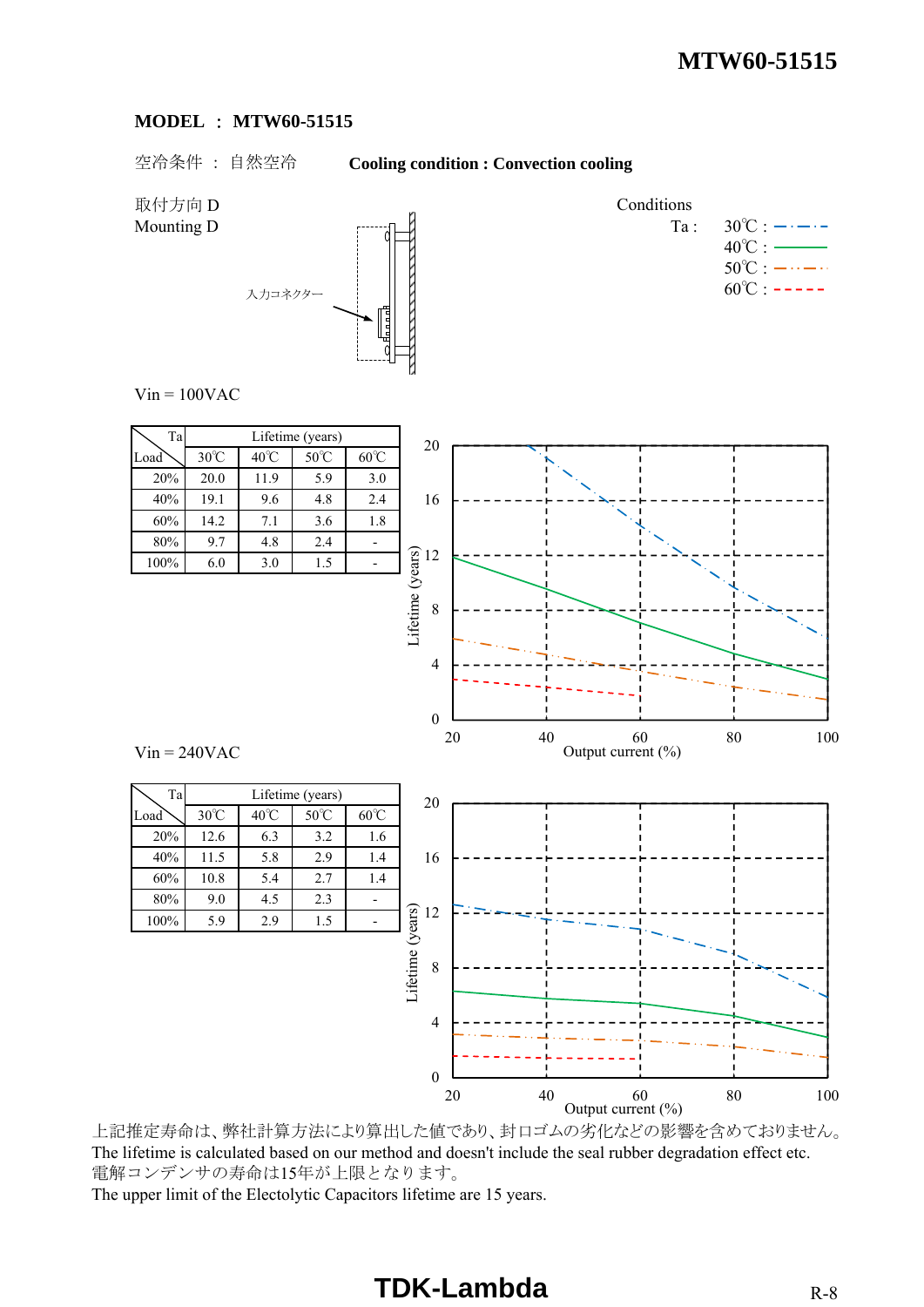#### **MODEL** : **MTW60-51515**

#### 空冷条件 : 自然空冷 **Cooling condition : Convection cooling**

取付方向 E Conditions



Mounting E  $\qquad \qquad \qquad \mathbb{L}_{\mathbb{R}^n}$   $\qquad \qquad \mathbb{L}_{\mathbb{R}^n}$   $\longrightarrow$   $\qquad \qquad \mathbb{T}_a$  :  $30^\circ \text{C}$  :  $\longrightarrow$  $40^{\circ}$ C :  $50^{\circ}$ C :  $-\cdots$   $\cdots$  $60^{\circ}$ C : -----

 $Vin = 100VAC$ 



上記推定寿命は、弊社計算方法により算出した値であり、封口ゴムの劣化などの影響を含めておりません。 The lifetime is calculated based on our method and doesn't include the seal rubber degradation effect etc. 電解コンデンサの寿命は15年が上限となります。

The upper limit of the Electolytic Capacitors lifetime are 15 years.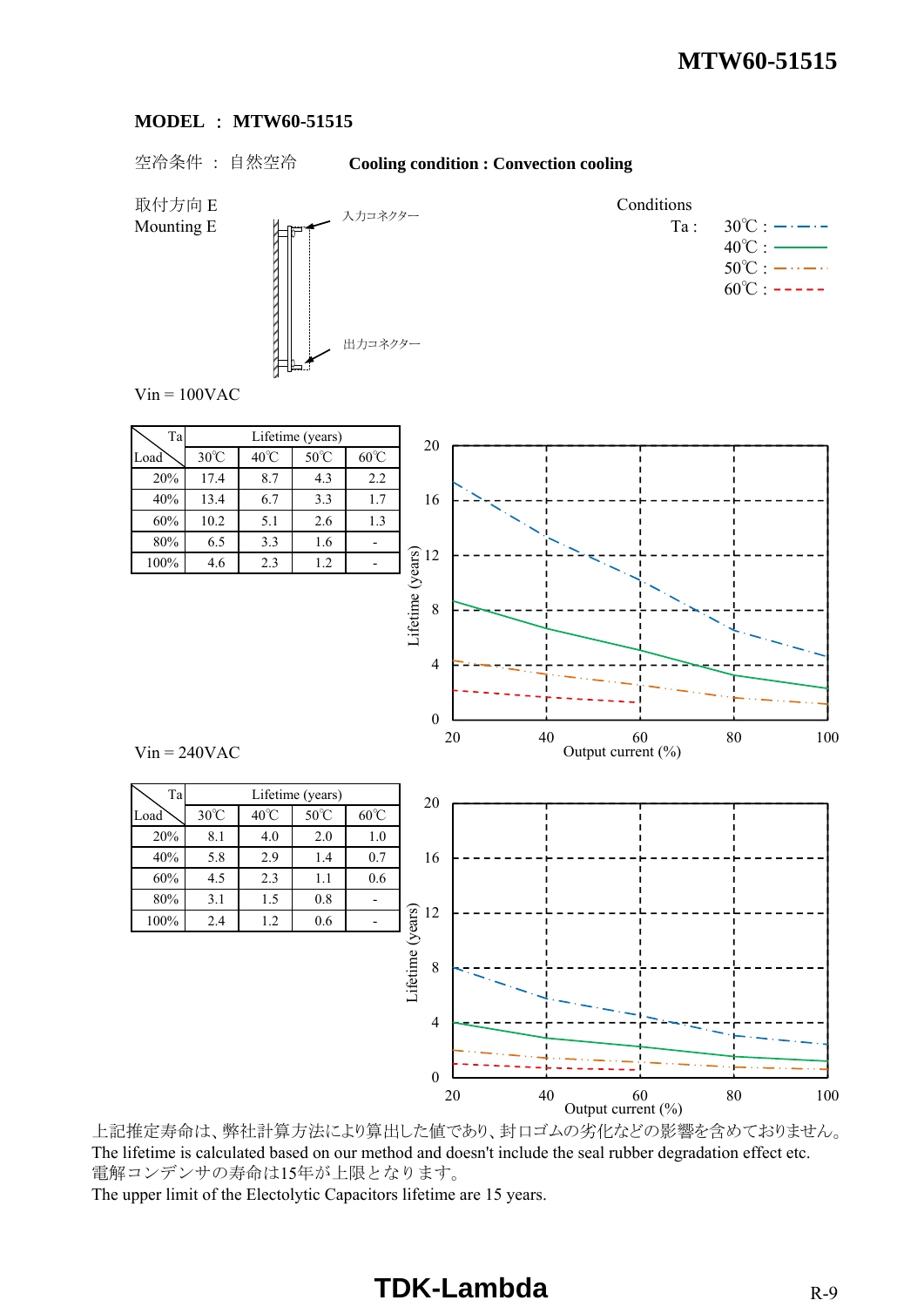#### **MODEL** : **MTW60-51515**

### 空冷条件 : 自然空冷 **Cooling condition : Convection cooling**



Mounting F  $\qquad \qquad \qquad$   $\qquad \qquad$   $\qquad \qquad$   $\qquad \qquad$   $\qquad \qquad$   $\qquad \qquad$   $\qquad \qquad$   $\qquad \qquad$   $\qquad \qquad$   $\qquad \qquad$   $\qquad \qquad$   $\qquad \qquad$   $\qquad \qquad$   $\qquad \qquad$   $\qquad \qquad$   $\qquad \qquad$   $\qquad \qquad$   $\qquad \qquad$   $\qquad \qquad$   $\qquad \qquad$   $\qquad \qquad$   $\qquad \qquad$   $\qquad \qquad$   $40^{\circ}$ C :  $50^{\circ}$ C :  $-\cdots$   $\cdots$  $60^{\circ}$ C : -----

 $Vin = 100VAC$ 



上記推定寿命は、弊社計算方法により算出した値であり、封口ゴムの劣化などの影響を含めておりません。 The lifetime is calculated based on our method and doesn't include the seal rubber degradation effect etc. 電解コンデンサの寿命は15年が上限となります。 The upper limit of the Electolytic Capacitors lifetime are 15 years.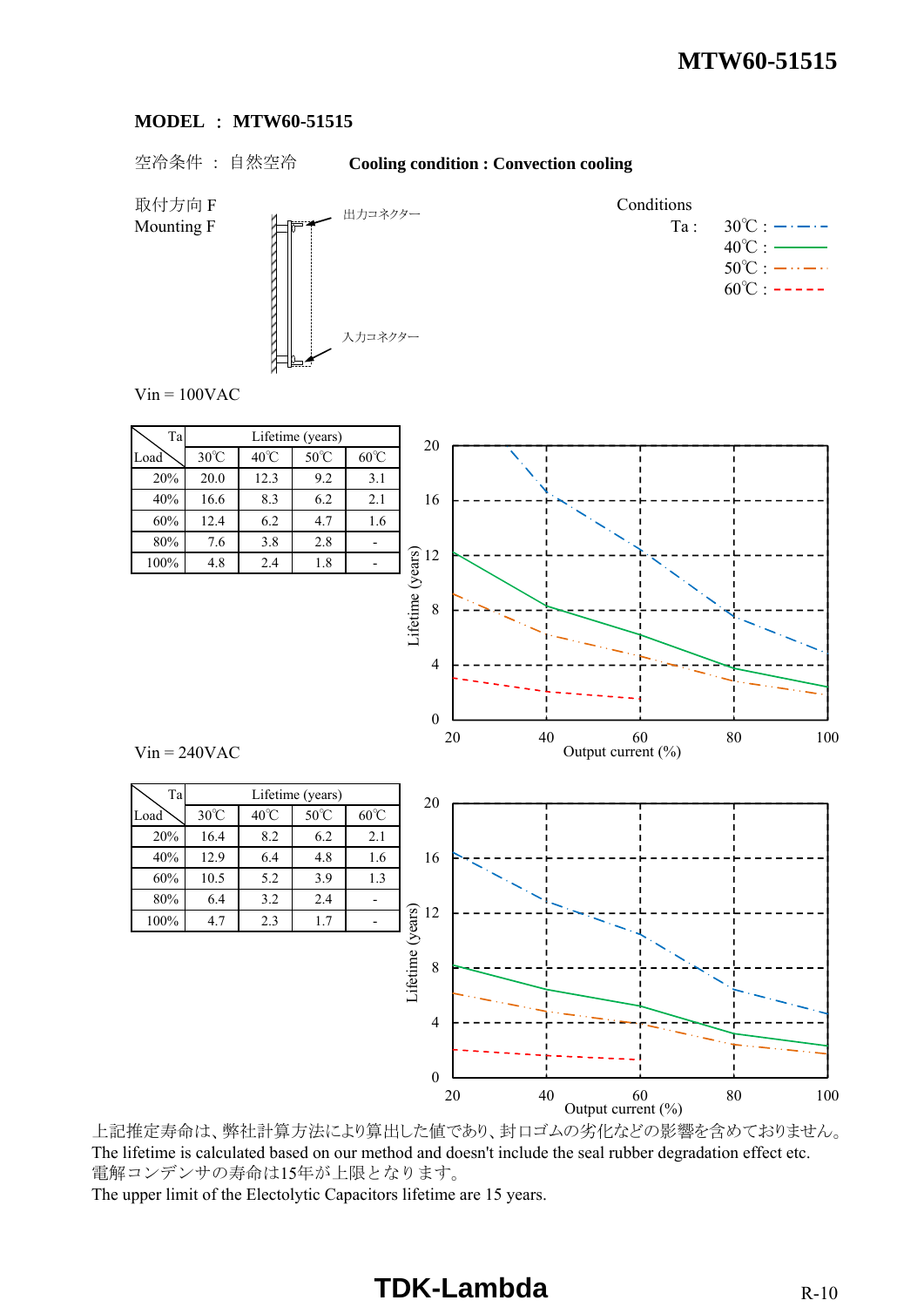# **MTW60-51515** 5.アブノーマル試験 **Abnormal Test**

# **MODEL** : **MTW60-51515**

#### **(1)** 試験条件 **Test Conditions**

Input : 255V Output : 5/15/-15V , 5.0A/2.0A/0.5A(100%) Ta : 25℃ 70%RH

#### **(2)** 試験結果 **Test Results**

|                | Test            | position      |                                    | Test                                                                                       |              |             |             |             |             |                  |                                                                           |                                                      | Test result                            |                                          |                                     |                         |                                                                     |
|----------------|-----------------|---------------|------------------------------------|--------------------------------------------------------------------------------------------|--------------|-------------|-------------|-------------|-------------|------------------|---------------------------------------------------------------------------|------------------------------------------------------|----------------------------------------|------------------------------------------|-------------------------------------|-------------------------|---------------------------------------------------------------------|
|                |                 |               |                                    | mode                                                                                       |              |             |             |             |             |                  |                                                                           |                                                      |                                        |                                          |                                     |                         |                                                                     |
|                |                 |               |                                    |                                                                                            | $\mathbf{a}$ | $\mathbf b$ | $\mathbf c$ | $\mathbf d$ | $\mathbf e$ | $\boldsymbol{f}$ | g                                                                         | $\boldsymbol{h}$                                     | I                                      | j                                        | $\mathbf k$                         | $\mathbf{1}$            |                                                                     |
| No.            | 部品No.           | 試験端子          | $\ddot{\vee}$<br>$\Xi$<br>$\vdash$ | 才<br>$\begin{array}{c} \hline \end{array}$<br>$\mathcal{I}^{\circ}$<br>$\overline{\smile}$ | 発火           | 発煙          | 破裂          | 異臭          | 赤熱          | 破損               | Ł<br>$\overline{\phantom{a}}$<br>$\begin{array}{c} \end{array}$<br>ズ<br>断 | $\bigcirc$<br>$\overline{\mathrm{V}}$<br>$\mathbf P$ | $\bigcirc$<br>$\mathcal{C}$<br>$\rm P$ | 出<br>力<br>断                              | 変化な<br>$\overline{L}$               | z<br>$\mathcal{O}$<br>他 | 記事                                                                  |
|                | Location<br>No. | Test<br>point | Short                              | Open                                                                                       | Fire         | Smoke       | Burst       | Smell       | hot<br>Red  | Damaged          | blown<br>Fuse                                                             |                                                      |                                        | output<br>$\mathop{\mathsf{S}}\nolimits$ | change<br>$\mathsf{S}^{\mathsf{O}}$ | Others                  | Note                                                                |
|                |                 |               |                                    |                                                                                            |              |             |             |             |             |                  |                                                                           |                                                      |                                        |                                          |                                     |                         | FUSE: F1                                                            |
| 1              |                 | $D-G$         | О                                  |                                                                                            |              |             |             |             |             | О                | $\bigcirc$                                                                |                                                      |                                        | $\bigcirc$                               |                                     |                         | Da: Q1, CR9<br>V1出力断                                                |
|                |                 |               |                                    |                                                                                            |              |             |             |             |             |                  |                                                                           |                                                      |                                        |                                          |                                     |                         | V1 No output<br>FUSE : F1                                           |
| $\overline{2}$ |                 | $D-S$         | $\bigcirc$                         |                                                                                            |              |             |             |             |             | $\bigcirc$       | $\bigcirc$                                                                |                                                      |                                        | $\bigcirc$                               |                                     |                         | Da: CR9<br>V1出力断<br>V1 No output                                    |
| $\overline{3}$ | Q1              | $G-S$         | $\bigcirc$                         |                                                                                            |              |             |             |             |             |                  |                                                                           |                                                      |                                        | $\bigcirc$                               |                                     |                         | V1出力断<br>V1 No output                                               |
| $\overline{4}$ |                 | D             |                                    | $\bigcirc$                                                                                 |              |             |             |             |             |                  |                                                                           |                                                      |                                        | $\bigcirc$                               |                                     |                         | V1出力断<br>V1 No output                                               |
| 5              |                 | G             |                                    | $\bigcirc$                                                                                 |              |             |             |             |             |                  |                                                                           |                                                      |                                        | $\bigcirc$                               |                                     |                         | V1出力断<br>V1 No output                                               |
| 6              |                 | S             |                                    | $\bigcirc$                                                                                 |              |             |             |             |             |                  |                                                                           |                                                      |                                        | $\bigcirc$                               |                                     |                         | V1出力断<br>V1 No output                                               |
| $\overline{7}$ |                 | $D-G$         | $\bigcirc$                         |                                                                                            |              |             |             |             |             | $\bigcirc$       | $\bigcirc$                                                                |                                                      |                                        | $\bigcirc$                               |                                     |                         | FUSE : F1<br>Da: Q2, CR10<br>V2,3出力断<br>V <sub>2</sub> ,3 No output |
| 8              |                 | $D-S$         | $\bigcirc$                         |                                                                                            |              |             |             |             |             | $\bigcirc$       | O                                                                         |                                                      |                                        | $\bigcirc$                               |                                     |                         | FUSE : F1<br>Da:CR10<br>V2,3出力断<br>CH2,3 No output                  |
| 9              | Q2              | $G-S$         | $\bigcirc$                         |                                                                                            |              |             |             |             |             |                  |                                                                           |                                                      |                                        | $\bigcirc$                               |                                     |                         | V2,3出力断<br>CH <sub>2</sub> ,3 No output                             |
| 10             |                 | D             |                                    | $\bigcirc$                                                                                 |              |             |             |             |             |                  |                                                                           |                                                      |                                        | $\bigcirc$                               |                                     |                         | V2,3出力断<br>CH2,3 No output                                          |
| 11             |                 | G             |                                    | $\bigcirc$                                                                                 |              |             |             |             |             |                  |                                                                           |                                                      |                                        | $\bigcirc$                               |                                     |                         | V2,3出力断<br>CH2,3 No output                                          |
| 12             |                 | ${\bf S}$     |                                    | $\bigcirc$                                                                                 |              |             |             |             |             |                  |                                                                           |                                                      |                                        | $\bigcirc$                               |                                     |                         | V2,3出力断<br>CH <sub>2</sub> ,3 No output                             |

( Da : Damaged )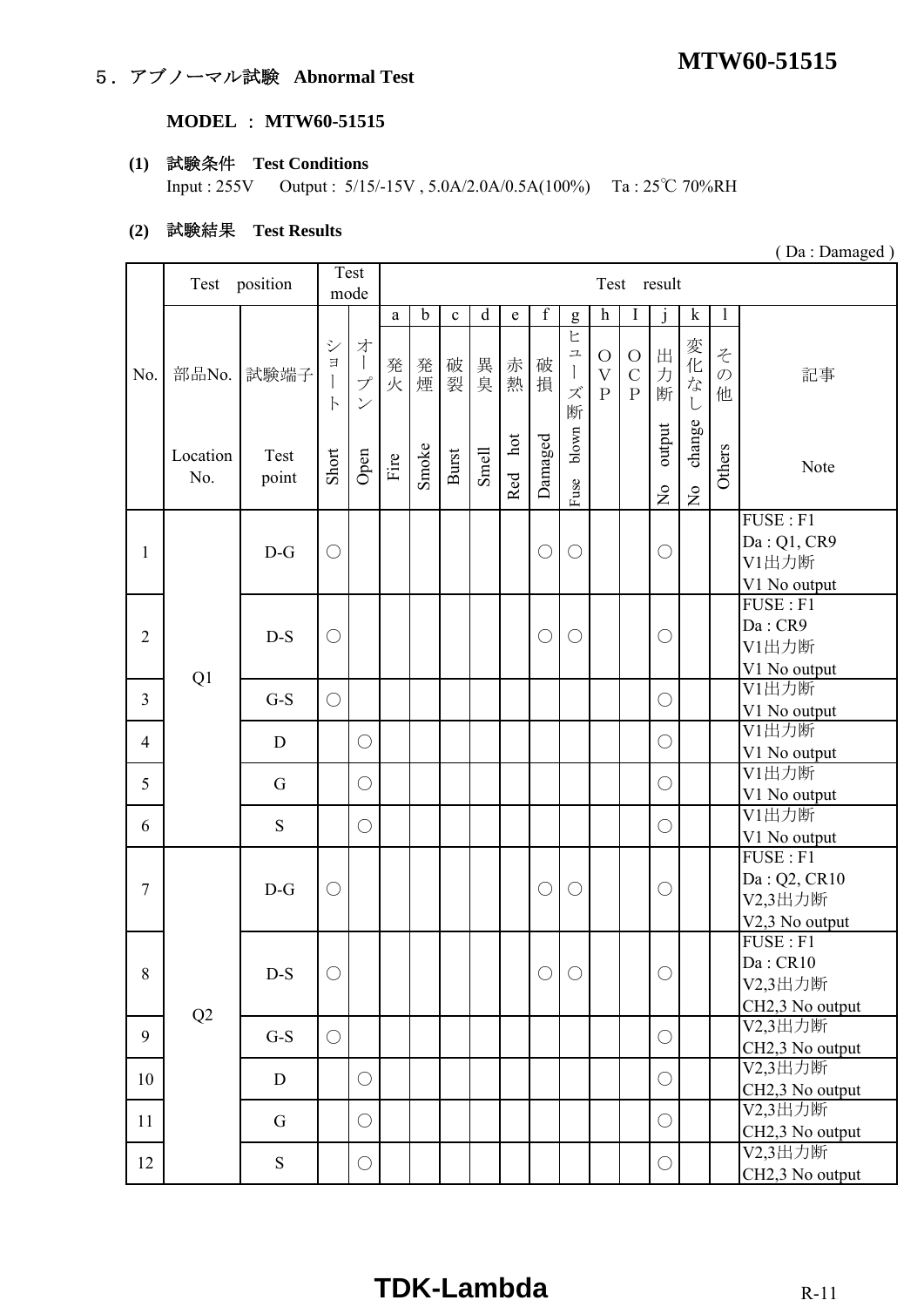|     |                 |                |                                              |                                                                             |      |             |             |             |            |             |                       |                                                       |                                             |                                     |                          |                         | (Da: Damaged)                |
|-----|-----------------|----------------|----------------------------------------------|-----------------------------------------------------------------------------|------|-------------|-------------|-------------|------------|-------------|-----------------------|-------------------------------------------------------|---------------------------------------------|-------------------------------------|--------------------------|-------------------------|------------------------------|
|     | Test            | position       |                                              | Test<br>mode                                                                |      |             |             |             |            |             |                       |                                                       |                                             | Test result                         |                          |                         |                              |
|     |                 |                |                                              |                                                                             | a    | $\mathbf b$ | $\mathbf c$ | $\mathbf d$ | e          | $\mathbf f$ | g                     | $\boldsymbol{\textbf{h}}$                             | I                                           | $\mathbf{1}$                        | $\mathbf k$              | 1                       |                              |
| No. | 部品No.           | 試験端子           | $\ddot{\checkmark}$<br>$\exists$<br>$\vdash$ | 才<br>$\begin{array}{c} \hline \end{array}$<br>プ<br>$\overline{\mathcal{S}}$ | 発火   | 発煙          | 破裂          | 異臭          | 赤熱         | 破<br>損      | ヒ<br>ユ<br>ズ<br>断      | $\bigcirc$<br>$\overline{\mathrm{V}}$<br>$\mathbf{P}$ | $\bigcirc$<br>$\mathcal{C}$<br>$\mathbf{P}$ | 出力断                                 | 変化な                      | そ<br>$\mathcal{O}$<br>他 | 記事                           |
|     | Location<br>No. | Test<br>point  | Short                                        | Open                                                                        | Fire | Smoke       | Burst       | Smell       | hot<br>Red | Damaged     | blown<br>Fuse         |                                                       |                                             | output<br>$\mathsf{S}^{\mathsf{o}}$ | change<br>$\overline{z}$ | Others                  | Note                         |
| 13  |                 | $AC-DC$        | $\bigcirc$                                   |                                                                             |      |             |             |             |            |             | $\overline{\bigcirc}$ |                                                       |                                             | $\bigcirc$                          |                          |                         | FUSE:F1                      |
| 14  |                 | $DC-DC$        | $\bigcirc$                                   |                                                                             |      |             |             |             |            |             | $\overline{\bigcirc}$ |                                                       |                                             | $\bigcirc$                          |                          |                         | FUSE:F1                      |
| 15  | CR <sub>2</sub> | AC-AC          | $\bigcirc$                                   |                                                                             |      |             |             |             |            |             | $\bigcirc$            |                                                       |                                             | $\overline{\bigcirc}$               |                          |                         | FUSE:F1                      |
| 16  |                 | AC             |                                              | $\bigcirc$                                                                  |      |             |             |             |            |             |                       |                                                       |                                             |                                     | $\bigcirc$               |                         |                              |
| 17  |                 | DC             |                                              | $\bigcirc$                                                                  |      |             |             |             |            |             |                       |                                                       |                                             |                                     | $\bigcirc$               |                         |                              |
| 18  |                 | $A-K$          | $\bigcirc$                                   |                                                                             |      |             |             |             |            |             |                       |                                                       |                                             | $\bigcirc$                          |                          |                         | V1出力断<br>V1 No output        |
| 19  | CR51            | A/K            |                                              | $\bigcirc$                                                                  |      |             |             |             |            |             |                       |                                                       |                                             | $\bigcirc$                          |                          |                         | V1出力断<br>V1 No output        |
| 20  |                 | $A-K$          | $\bigcirc$                                   |                                                                             |      |             |             |             |            |             |                       |                                                       |                                             | $\bigcirc$                          |                          |                         | V2,3出力断<br>V2,3 No output    |
| 21  | CR53            | A/K            |                                              | $\bigcirc$                                                                  |      |             |             |             |            |             |                       |                                                       |                                             | $\bigcirc$                          |                          |                         | V2,3出力断<br>No output         |
| 22  |                 | $A-K$          | $\bigcirc$                                   |                                                                             |      |             |             |             |            |             |                       |                                                       |                                             | $\bigcirc$                          |                          |                         | V2,3出力断<br>V2,3 No output    |
| 23  | CR55            | A/K            |                                              | $\bigcirc$                                                                  |      |             |             |             |            |             |                       |                                                       |                                             | $\bigcirc$                          |                          |                         | V3出力断<br>V3 No output        |
| 24  |                 | $A-K$          | $\bigcirc$                                   |                                                                             |      |             |             |             |            |             |                       |                                                       |                                             |                                     |                          | $\bigcirc$              | V1出力低下<br>V1 Output decrease |
| 25  |                 | A-Ref          | $\bigcirc$                                   |                                                                             |      |             |             |             |            |             |                       |                                                       |                                             |                                     |                          | $\bigcirc$              | V1出力上昇<br>V1 Output increase |
| 26  | IC51            | $\mathbf{A}$   |                                              | $\bigcirc$                                                                  |      |             |             |             |            |             |                       | $\bigcirc$                                            |                                             |                                     |                          |                         | V1出力断<br>V1 No output        |
| 27  |                 | K              |                                              | $\bigcirc$                                                                  |      |             |             |             |            |             |                       | $\bigcirc$                                            |                                             |                                     |                          |                         | V1出力断<br>V1 No output        |
| 28  |                 | Ref            |                                              | $\bigcirc$                                                                  |      |             |             |             |            |             |                       | $\bigcirc$                                            |                                             |                                     |                          |                         | V1出力断<br>V1 No output        |
| 29  |                 | $1 - 2$        | $\bigcirc$                                   |                                                                             |      |             |             |             |            |             |                       |                                                       |                                             | $\bigcirc$                          |                          |                         | V2,3出力断<br>V2,3 No output    |
| 30  |                 | $2 - 3$        | $\bigcirc$                                   |                                                                             |      |             |             |             |            |             |                       |                                                       |                                             |                                     |                          | $\bigcirc$              | V3出力上昇<br>V3 Output increase |
| 31  | IC55            | $\mathbf{1}$   |                                              | $\bigcirc$                                                                  |      |             |             |             |            |             |                       |                                                       |                                             | $\bigcirc$                          |                          |                         | V3出力断<br>V3 No output        |
| 32  |                 | $\overline{2}$ |                                              | $\bigcirc$                                                                  |      |             |             |             |            |             |                       |                                                       |                                             | $\bigcirc$                          |                          |                         | V3出力断<br>V3 No output        |
| 33  |                 | $\overline{3}$ |                                              | $\bigcirc$                                                                  |      |             |             |             |            |             |                       |                                                       |                                             | $\bigcirc$                          |                          |                         | V3出力断<br>V3 No output        |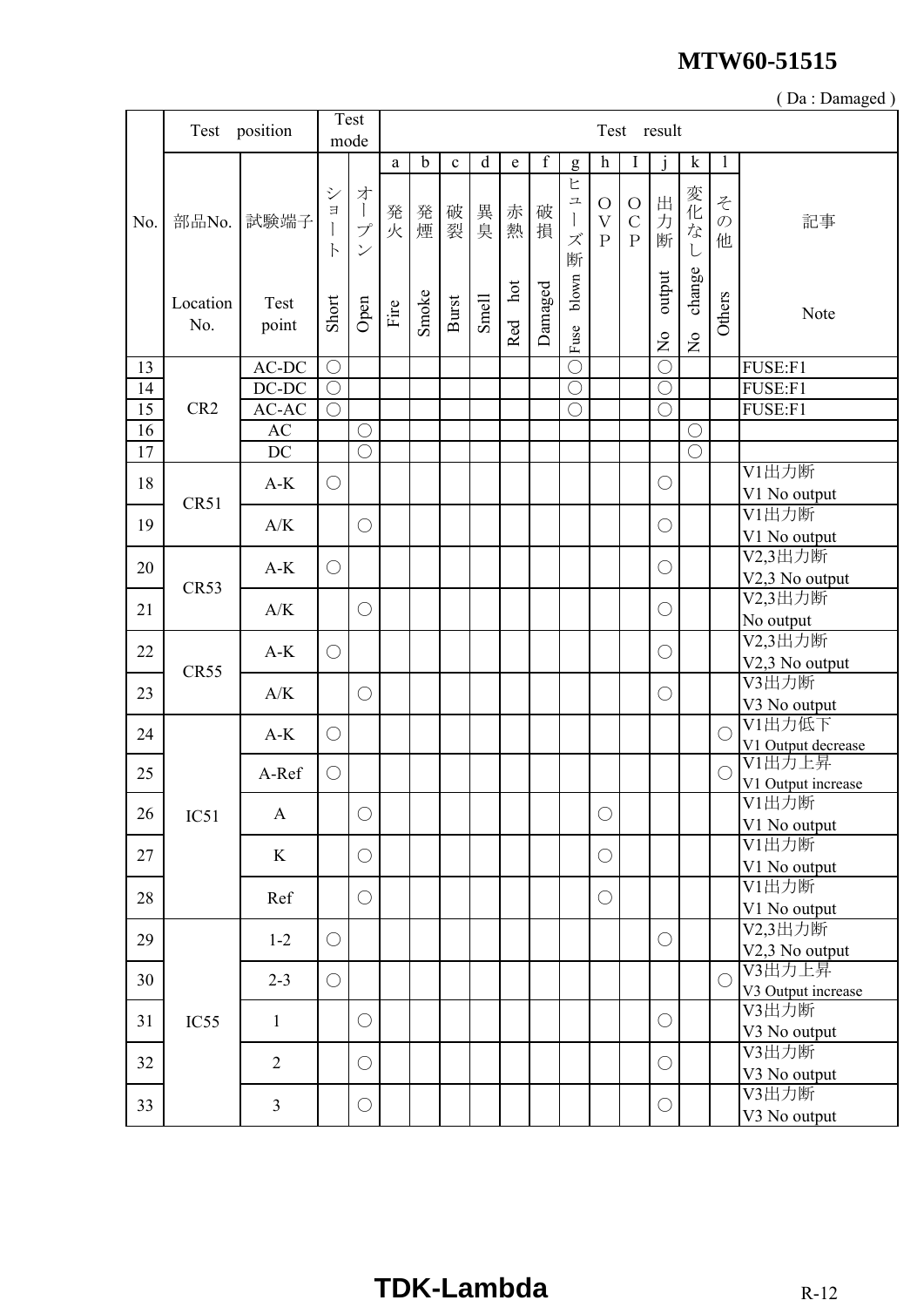# **MTW60-51515** 6.振動試験 **Vibration Test**

#### **MODEL** : **MTW60-51515**

#### **(1)** 振動試験種類 **Vibration Test Class**

掃引振動数耐久試験 Frequency variable endurance test

### **(2)** 試験条件 **Test Conditions**

| ・周波数範囲<br>Sweep frequency | : $5 \sim 10$ Hz | ・全振幅<br>Amplitude | $: 10mm$ P-P                   |
|---------------------------|------------------|-------------------|--------------------------------|
| ・周波数範囲                    | : $10\sim200$ Hz | ・加速度              | : 一定 19.6m/s <sup>2</sup> (2G) |
| Sweep frequency           |                  | Acceleration      | Constant                       |
| ・振動方向<br>Direction        | :X, Y, Z         |                   |                                |
| ・掃引時間                     | :10分間            | ・試験時間             | : 各方向共 1時間                     |
| Sweep time                | 10min            | Sweep count       | 1 hour each                    |

#### **(3)** 試験方法 **Test Method**



#### **(5)** 判定条件 **Acceptable Conditions**

- 1. 破壊しない事
- Not to be broken.
- 2. 試験後の出力に異常がない事 No abnormal output after test.
- **(6)** 試験結果 **Test Results**

合格 **OK**